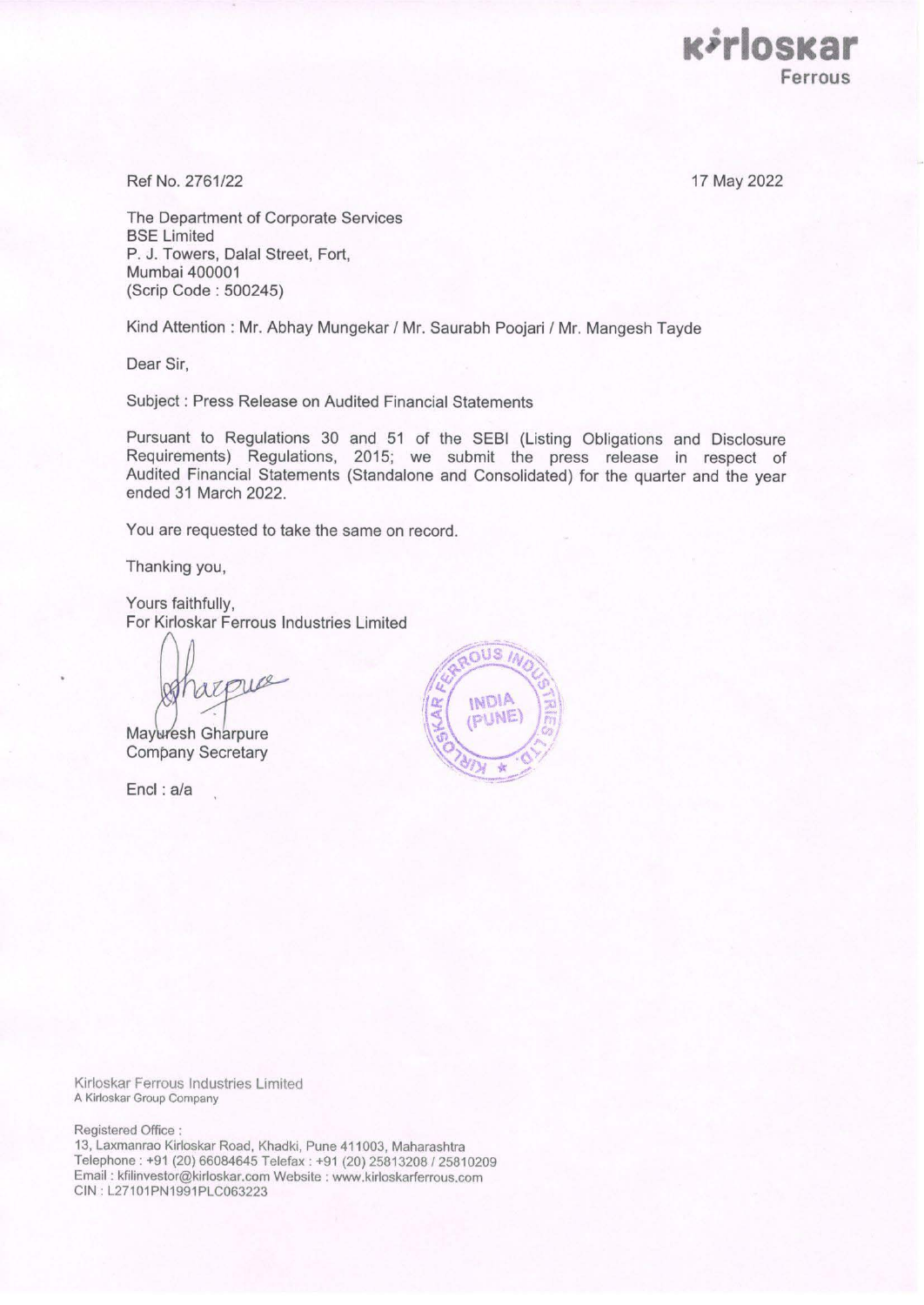

# **PRESS RELEASE**

# **KFIL reports a fourth quarter and FY 2022, 77% standalone revenue growth; standalone Net Profit of INR 406 Cr, 34% increase for FY 2022 Recommends final dividend of INR 3.00 /share Total Dividend of INR 5.50 /share (110%)**

**Pune, India – May 17, 2022:** Kirloskar Ferrous Industries Limited (BSE : 500245), India's leading castings and pig iron manufacturer, announced today its financial results for the fourth quarter and financial year ended 31st March 2022.

*Commenting on the Q4 and FY 2022 results, R.V.Gumaste, Managing Director, KFIL, said* "Q4 has been a steady quarter for us, with revenue at INR 901 crore and Net profit of 65 crore. With this we have closed the year with 77% top line growth and 34% PAT growth. On the KFIL side, all the expansion projects are going as planned. Our MBF-2 upgradation is expected to finish in early June. We successfully completed acquisition of ISMT in the last quarter. We are already working towards the execution of our turnaround plan for ISMT. We see a great value in this company."

Board of Directors at its meeting held today has recommended a **Final Dividend** of INR 3 per equity share of INR 5 each (i.e. 60 percent) for financial year 2021-2022. Making the total dividend for the full year at INR 5.50 per share (i.e. 110%)

## **Review of Standalone Q4 FY 2021-22 Financial Performance:**

- Operating revenue at INR 900.6 Cr for Q4 FY22 vs INR 933.2 Cr for Q3 FY22 3% decrease Q-o-Q
- EBITDA at INR 121.1 Cr for Q4 FY22 vs INR 137.9 Cr for Q3 FY22 12% decrease Q-o-Q
- EBITDA margin at 13% for Q4 FY22 vs 15% Q3 FY22
- PBT at INR 85.5 Cr for Q4 FY22 vs INR 110.2 Cr for Q3 FY22 22% decrease Q-o-Q,
- PAT at INR 65.3 Cr for Q4 FY22 vs INR 81.4 Cr for Q3 FY22 20% decrease Q-o-Q

## **Review of Standalone FY 2021-22 Financial Performance:**

- Operating revenue at INR 3,615.0 Cr for FY22 vs INR 2,038.1 Cr for FY21; 77% increase Y-o-Y
- EBITDA at INR 658.4 Cr for FY22 vs INR 464.3 Cr for FY21; 42% increase Y-o-Y
- EBITDA margin at 18% for FY22 vs 23% FY21
- PBT at INR 542.7 Cr for FY22 vs INR 363.2 Cr for FY21 49% increase Y-o-Y
- PAT at INR 406.1 Cr for FY22 vs INR 302.1 Cr for FY21 34% increase Y-o-Y

Please note that, the consolidated accounts is considering 21 days of consolidation period as ISMT became KFIL's subsidiary w.e.f. 10<sup>th</sup> March 2022.